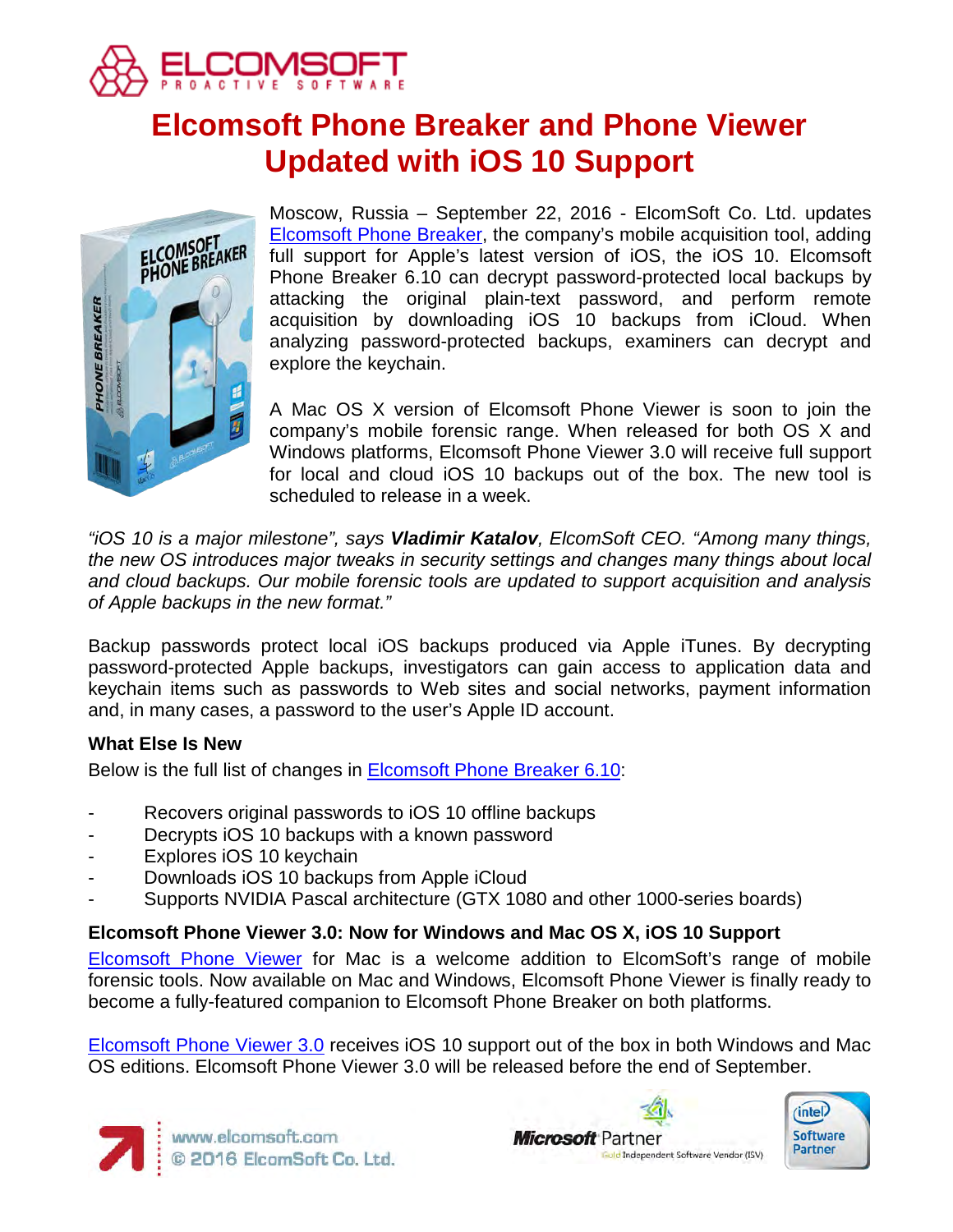

# **About iOS Backups**

Unlike competing platforms, Apple mobile devices come with extensive support for both offline and online backups. While today's users are much more likely to use iCloud for backing up their data, offline backups are commonly used by forensic examiners during the acquisition of iOS devices.

Offline backups can be produced by Apple iTunes and third-party forensic tools. Users can protect offline backups with a password. Once a backup password is set, no data leaves the device unencrypted. If a backup password is not known, removing or resetting that password is absolutely impossible without performing a full factory reset that permanently destroys data.

Forcing an iPhone or iPad to produce an offline backup and analyzing resulting data is one of the very few acquisition options available for devices running iOS 10. At this time, it remains the only acquisition option available for iPhone 5s, 6/6Plus, 6s/6sPlus and 7/7Plus running iOS 10 that offers access to device keychain.

## **Keychain Decryption**

Somewhat counter-intuitively, password-protected iOS backups enable forensic access to more information compared to backups without a password. Password-protected backups expose access to iOS most secure storage, the keychain. Keychain items include highly sensitive information such as logins and passwords to Web sites, passwords and/or authentication tokens to various social networks and instant messengers. In many cases, password-protected backups are found to contain passwords or authentication tokens to the user's Apple ID account, which may open access to files synced with the user's iCloud.

[Elcomsoft Phone Breaker 6.10](https://www.elcomsoft.com/eppb.html) allows investigators decrypting iOS 10 keychain in passwordprotected backups. The new Keychain Explorer allows browsing and searching keychain items, and includes a one-click tool to locate and extract password and/or authentication token to the user's Apple ID account.

#### **About Elcomsoft Phone Breaker**

[Elcomsoft Phone Breaker](https://www.elcomsoft.com/eppb.html) is an all-in-one mobile acquisition tool to extract information from a wide range of sources. Supporting offline and cloud backups created by Apple, BlackBerry and Windows mobile devices, the tool can extract and decrypt user data including cached passwords and synced authentication credentials to a wide range of resources from local backups. Cloud extraction with or without a password makes it possible to decrypt FileVault 2 containers without lengthy attacks and pull communication histories and retrieve photos that've been deleted by the user a long time ago.